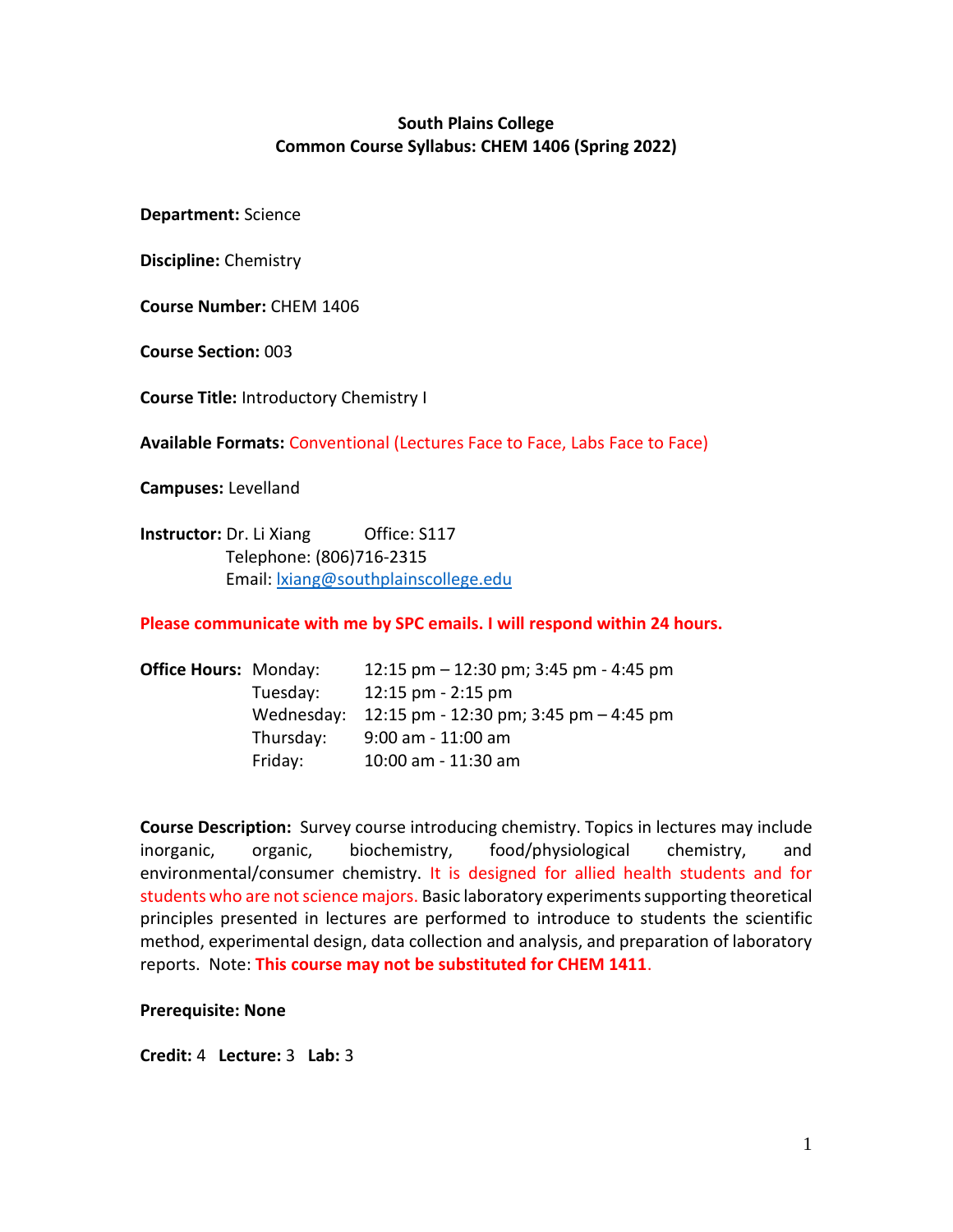**Textbook:** Karen C. Timberlake, "Chemistry: An Introduction to General, Organic, and Biological Chemistry", 13th Edition (**optional**).

# **Supplies: Required**

- CHEM1406 and 1411 Lab Manual (**optional**, pdf of the lab manual will be uploaded on Blackboard before each experiment).
- Safety glasses/goggles (required).
- Scientific calculator (required, usage of cell phones is not allowed during exams).

# **Recommended Computer Capability:**

- Personal computer
- High-speed internet connection
- Web browser: Google Chrome works best
- Microsoft Office (Word and PowerPoint)

# **Core Curriculum Objectives addressed:**

- **Communications skills**—to include effective written, oral and visual communication
- **Critical thinking skills**—to include creative thinking, innovation, inquiry, and analysis, evaluation and synthesis of information
- **Empirical and quantitative competency skills**—to manipulate and analyze numerical data or observable facts resulting in informed conclusions
- **Teamwork skills**—to include the ability to consider different points of view and to work effectively with others to support a shared purpose or goal

# **Student Learning Outcomes:**

*From Lecture:* 

- 1. Convert units of measure and demonstrate dimensional analysis skills.
- 2. Define the fundamental properties of matter and classify matter, compounds, and chemical reactions.
- 3. Determine the basic nuclear and electronic structure of atoms.
- 4. Distinguish between ionic and covalent compounds and name the different compounds.
- 5. Identify trends in chemical and physical properties of the elements using the periodic table.
- 6. Determine the role of energy in physical and chemical reactions.
- 7. Use the mole concept to determine the number of atoms, moles, grams, and solve elementary stoichiometry-based calculations.
- 8. Determine the concentrations of solutions using percentage and molarity designations.
- 9. Use various characteristics of a solution to identify it as an acid or base.
- 10. Identify and name various organic compounds.
- 11. Identify and explain the functions of carbohydrates, lipids, and proteins.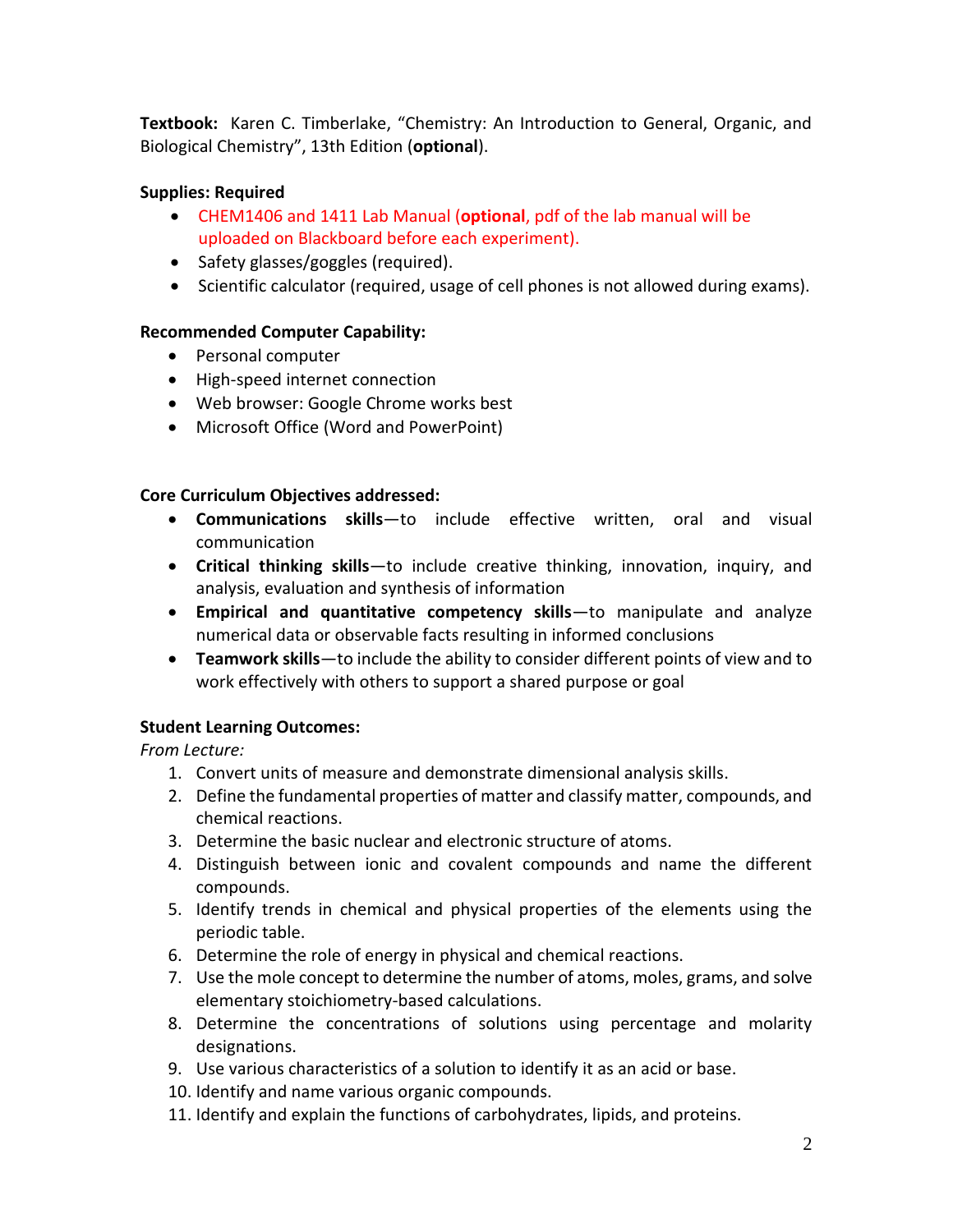## *From Lab:*

- 1. Use basic apparatus and apply experimental methodologies used in the chemistry laboratory.
- 2. Demonstrate safe and proper handling of laboratory equipment and chemicals.
- 3. Conduct basic laboratory experiments with proper laboratory techniques.
- 4. Make careful and accurate experimental observations.
- 5. Relate physical observations and measurements to theoretical principles.
- 6. Interpret laboratory results and experimental data, and reach logical conclusions.
- 7. Record experimental work completely and accurately in laboratory notebooks and communicate experimental results clearly in written reports.
- 8. Design fundamental experiments involving principles of chemistry.
- 9. Identify appropriate sources of information for conducting laboratory experiments involving principles of chemistry.

## **This course partially satisfies a Core Curriculum Requirement**:

• Life and Physical Sciences Foundational Component Area (030)

## **Student Learning Outcomes Assessment:**

A few topics/questions will be selected from the exams to assess the student learning outcomes at the end of semester.

### **Course Evaluation/Grading Policy:**

Grading will be traditional: A = 90-100  $B = 80 - 89$  $C = 70 - 79$  $D = 60 - 69$  $F =$  below 60 The grade distribution will be: 3 midterm exams: 60%

| ion will be: 3 miuterin exams. | DU 70 |
|--------------------------------|-------|
| 13 lab experiments:            | 13%   |
| 2 lab quizzes:                 | 13%   |
| 1 final exam:                  | 14%   |

**Lab attendance** will count for 13% of the final grade. A completed lab will receive a grade of 100. A missed lab will receive a grade of zero. The labs must be completed on the days they are scheduled. There will be no make-ups for the labs. However, **2** grades of zero will be dropped and replaced by 100 at the end of the semester.

**Exams**: The 3 midterm exams and the final exam will be conducted face to face. One page (8.5 x 11 in, front and back) of notes is permitted in the exams. The final exam will not be a comprehensive test. It will only cover what we will study after the third midterm exam.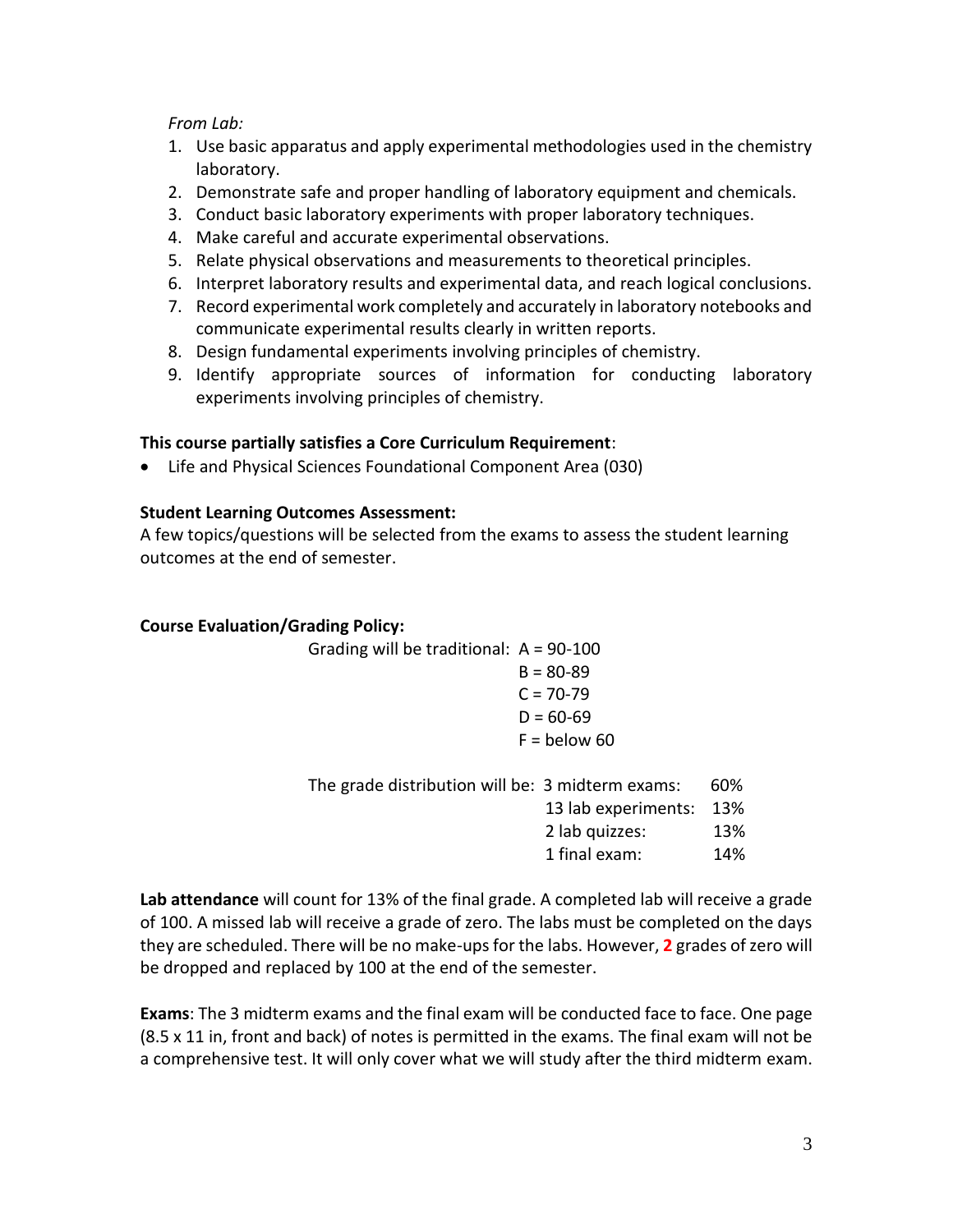#### **Missed Exams Policy:**

There will be no make-ups for a missed exam unless a legitimate excuse for the date in question is provided. A make-up exam can be taken **no later than the end of the following class meeting**. If no legitimate excuse is given, a grade of zero will be given for that missed exam.

#### **Academic Integrity:**

Cheating (as defined in the SPC General Catalog) is not permitted. If you are caught cheating during an exam, you will be given a grade of **ZERO** for the exam and can result in an **F** for the course if circumstances warrant.

### **Attendance Policy:**

It is vital that you attend the lectures and labs in order to do well in this course. Students who have never attended by February 2<sup>nd</sup> will be administratively dropped by the Office of Admissions and Records. More than **5** absences over the semester can also lead to the dismissal from the class, and you will be given a final grade of **X**. **If a student is out due to COVID-19, appropriate arrangements will be made for the student to complete the assignments missed**.

**Student Code of Conduct Policy**: Any successful learning experience requires mutual respect on the part of the student and the instructor. Neither instructor nor student should be subject to others' behavior that is rude, disruptive, intimidating, aggressive, or demeaning**.** Student conduct that disruptsthe learning process or is deemed disrespectful or threatening shall not be tolerated and may lead to disciplinary action and/or removal from class.

**Diversity Statement:** In this class, the teacher will establish and support an environment that values and nurtures individual and group differences and encourages engagement and interaction. Understanding and respecting multiple experiences and perspectives will serve to challenge and stimulate all of us to learn about others, about the larger world and about ourselves. By promoting diversity and intellectual exchange, we will not only mirror society as it is, but also model society as it should and can be.

**Nondiscrimination Policy:** South Plains College does not discriminate on the basis of race, color, national origin, sex, disability or age in its programs and activities. The following person has been designated to handle inquiries regarding the non-discrimination policies: Vice President for Student Affairs, South Plains College, 1401 College Avenue, Box 5, Levelland, TX 79336. Phone number 806-716-2360.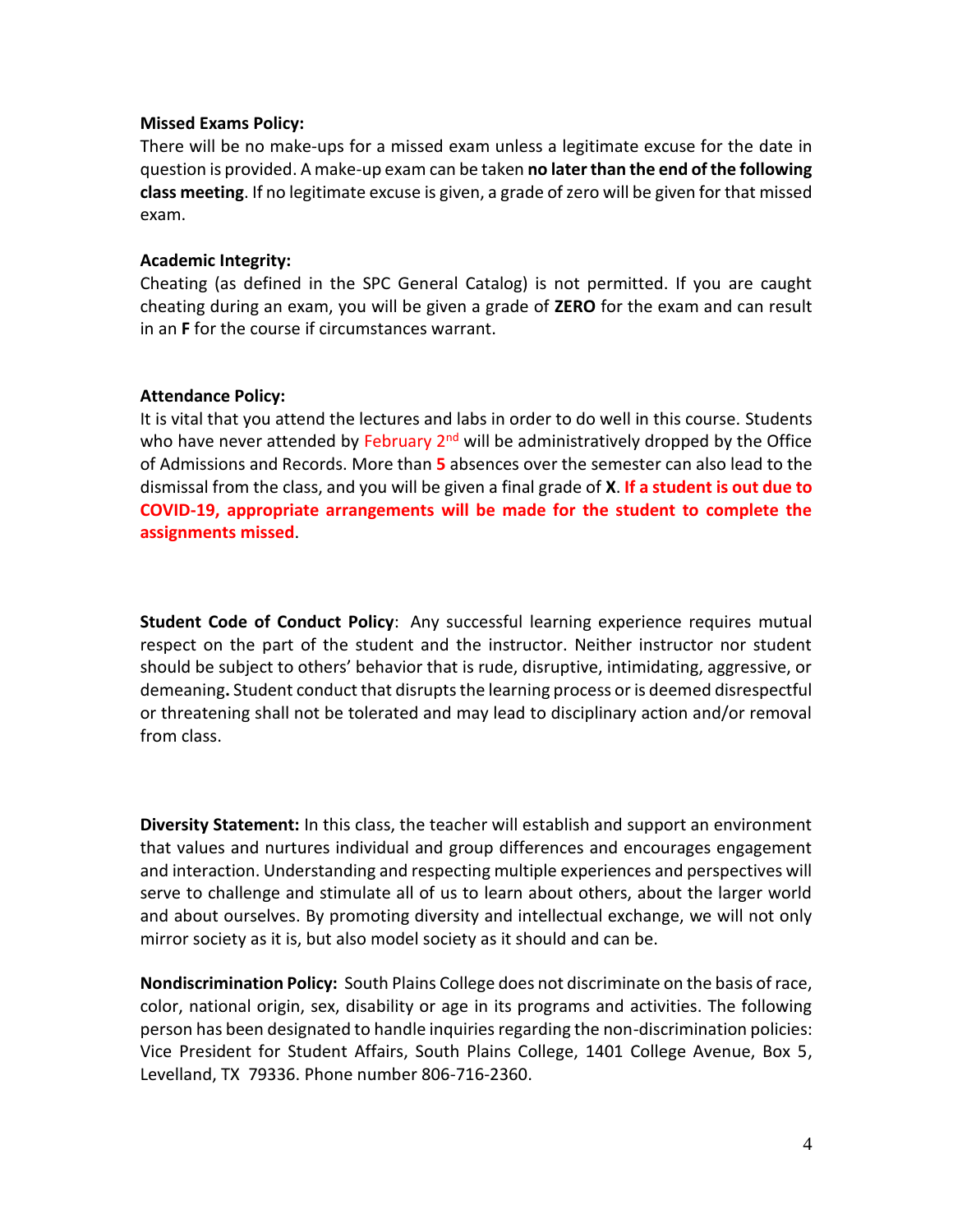**Disability Statement:** Students with disabilities, including but not limited to physical, psychiatric, or learning disabilities, who wish to request accommodations in this class should notify the Disability Services Office early in the semester so that the appropriate arrangements may be made. In accordance with federal law, a student requesting accommodations must provide acceptable documentation of his/her disability to the Disability Services Office. For more information, call or visit the Disability Services Office at Levelland (Student Health & Wellness Office) 806-716-2577, Reese Center (Building 8) 806-716-4675, or Plainview Center (Main Office) 806-716-4302 or 806-296-9611.

**Title IX Pregnancy Accommodations Statement:** If you are pregnant, or have given birth within six months, Under Title IX you have a right to reasonable accommodations to help continue your education. To [activate](http://www.southplainscollege.edu/employees/manualshandbooks/facultyhandbook/sec4.php) accommodations you must submit a Title IX pregnancy accommodations request, along with specific medical documentation, to the Director of Health and Wellness. Once approved, notification will be sent to the student and instructors. It is the student's responsibility to work with the instructor to arrange accommodations. Contact the Director of Health and Wellness at 806-716-2362 or [email](http://www.southplainscollege.edu/employees/manualshandbooks/facultyhandbook/sec4.php) [cgilster@southplainscollege.edu](mailto:cgilster@southplainscollege.edu) for assistance.

### **COVID-19 Statements:**

- In compliance with GA-38, SPC will not require any person to wear a face covering. However, we support and encourage anyone who chooses to wear a face covering to maintain safety.
- In compliance with GA-38, SPC will not require any person to receive the COVID-19 vaccine to visit our campuses or attend class. However, we strongly recommend getting the vaccine to better protect yourself and others from the COVID-19 virus.

If you are experiencing any of the following symptoms please do not attend class and either seek medical attention or get tested for COVID-19.

- Cough, shortness of breath, difficulty breathing
- Fever or chills
- Muscles or body aches
- Vomiting or diarrhea
- New loss of taste and smell

Please also notify DeEtte Edens, BSN, RN, Associate Director of Health & Wellness, at [dedens@southplainscollege.edu](mailto:dedens@southplainscollege.edu) or 806-716-2376.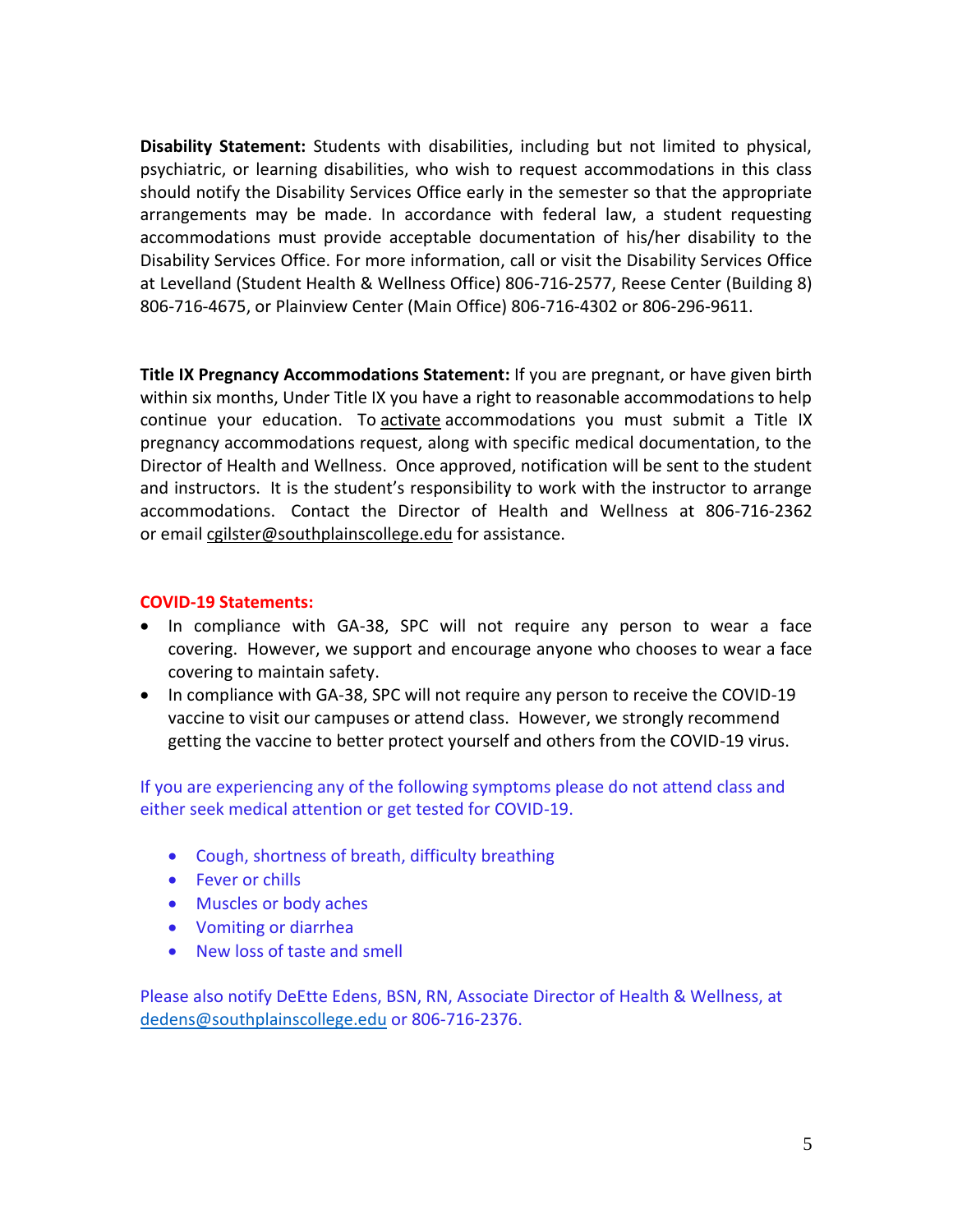# **Course Schedule**

The schedule contains the dates for the lectures, exams, lab experiments and lab quizzes. All dates are subject to change. Changes will be announced by the instructor.

| <b>Date</b>                   | <b>LECTURE</b><br>(Face to Face)                             | <b>LAB</b><br>(Face to Face)       |
|-------------------------------|--------------------------------------------------------------|------------------------------------|
| Jan $17$<br>Jan 19            | <b>Martin Luther King Holiday</b><br>Introduction and Chpt 2 | <b>Safety Rules</b>                |
| <b>Jan 24</b>                 | Chpt 2                                                       | Exp 2                              |
| Jan 26                        | Chpt 2                                                       | Exp 1                              |
| Jan 31                        | 3.1, Chpt 4                                                  | In-class Practice 1                |
| Feb 2                         | Chpt 4                                                       | Exp 3                              |
| Feb 7                         | Chpt 4                                                       | In-class Practice 2                |
| Feb 9                         | <b>Midterm Exam 1</b>                                        | No Lab                             |
| Feb 14                        | Chpt 6                                                       | Exp 5                              |
| Feb 16                        | Chpt 6                                                       | In-class Practice 3                |
| Feb 21                        | Chpt 6                                                       | <b>Exp 16, In-class Practice 4</b> |
| Feb 23                        | 3.2, Chpt 7                                                  | In-class Practice 5                |
| Feb 28                        | Chpt 7                                                       | Exp <sub>4</sub>                   |
| Mar 2                         | Chpt 7                                                       | In-class Practice 6                |
| Mar 7                         | No class                                                     | No Lab                             |
| Mar 9                         | <b>Midterm Exam 2</b>                                        | No Lab                             |
| March $14 - \text{March } 18$ | <b>Spring Break</b>                                          |                                    |
| Mar 21                        | Chpt 3                                                       | Lab Quiz 1 (open book)             |
| Mar 23                        | 7.9                                                          | Exp 10                             |
| Mar 28                        | Chpt 8                                                       | Exp 7                              |
| Mar 30                        | Chpt 9                                                       | Exp 6                              |
| Apr 4                         | Chpt 9                                                       | In-class Practice 7                |
| Apr 6                         | Chpt 10                                                      | Exp 12                             |
| Apr 11                        | Chpt 10                                                      | Exp 12, In-class Practice 8        |
| Apr 13                        | <b>Midterm Exam 3</b>                                        | No Lab                             |